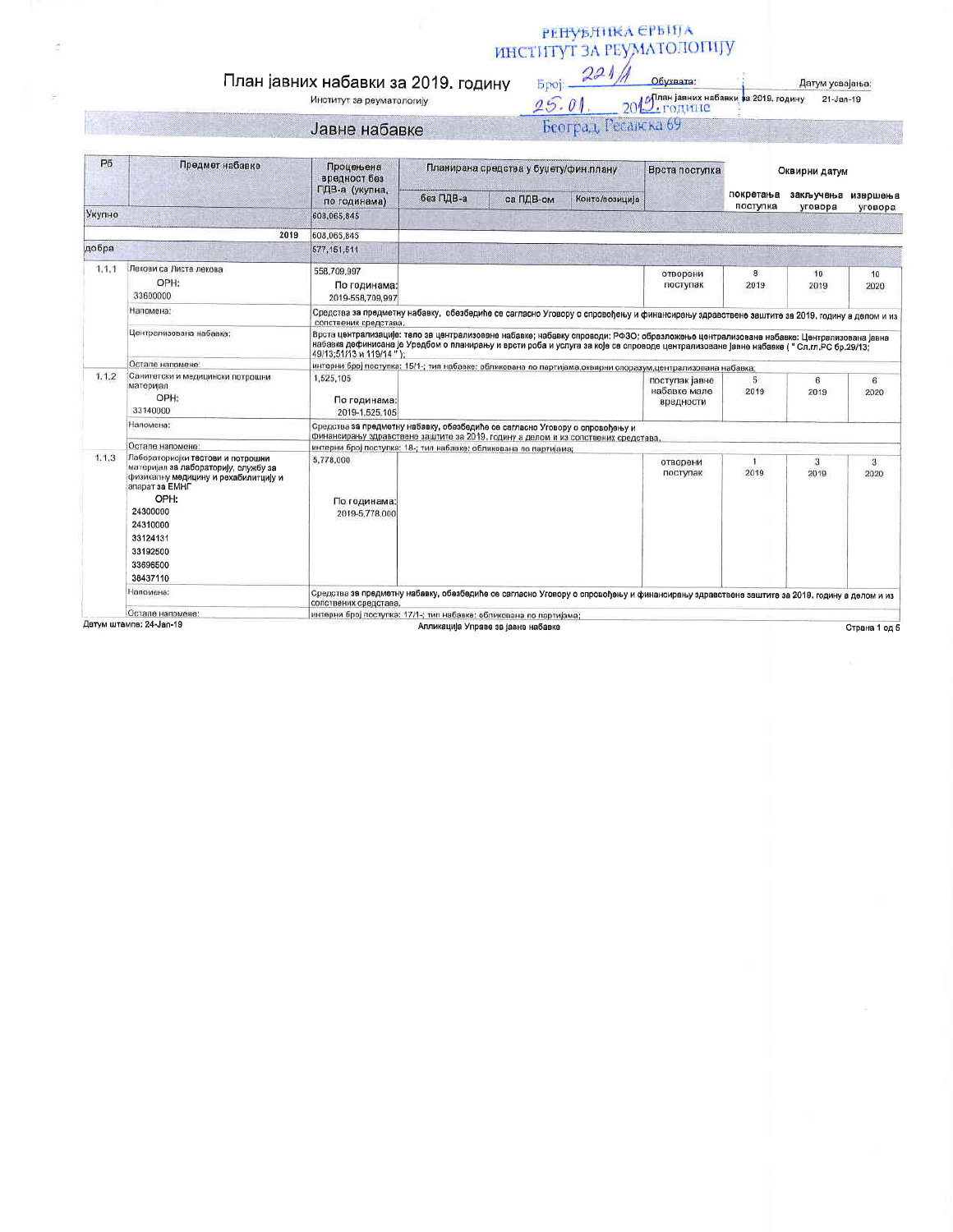| 1.1.4 | Набавка електричне енергије<br>OPH:<br>09310000                                                                                                                  | 3,791,666<br>По годинама:<br>2019-3,791.666                                                                                                                                                                                                                                                                                                                                                                                                    | отворени<br>поступак                        | 8<br>2019 | 9<br>2019       | 9<br>2020      |  |  |
|-------|------------------------------------------------------------------------------------------------------------------------------------------------------------------|------------------------------------------------------------------------------------------------------------------------------------------------------------------------------------------------------------------------------------------------------------------------------------------------------------------------------------------------------------------------------------------------------------------------------------------------|---------------------------------------------|-----------|-----------------|----------------|--|--|
|       | Напомена:                                                                                                                                                        |                                                                                                                                                                                                                                                                                                                                                                                                                                                |                                             |           |                 |                |  |  |
|       | Централизована набавка:                                                                                                                                          | Средства за предметну набавку, обезбедиће се сагласно Уговору о спровођењу и финансирању здравствене заштите за 2019. годину.<br>Врста централизације: тело за централизоване набавке; набавку спроводи: РФЗО; образложење централизоване набавке: Централизована јавна<br>набавка дефинисана је Уредбом о планирању и врсти роба и услуга за које се спроводе централизоване јавне набавке ( " Сл.гл.РС бр.29/13;<br>49/13;51/13 и 119/14 "); |                                             |           |                 |                |  |  |
|       | Остале напомене:                                                                                                                                                 | интерни број поступка: 15/1-; тип набавке: оквирни споразум, централизована набавка;                                                                                                                                                                                                                                                                                                                                                           |                                             |           |                 |                |  |  |
| 1.1.5 | Канцеларијски материјал                                                                                                                                          | 1,108,930                                                                                                                                                                                                                                                                                                                                                                                                                                      | поступак јавне                              | 3         | $\overline{4}$  | $\overline{4}$ |  |  |
|       | OPH:<br>30192000                                                                                                                                                 | По годинама:<br>2019-1,108,930                                                                                                                                                                                                                                                                                                                                                                                                                 | набавке мале<br>вредности                   | 2019      | 2019            | 2020           |  |  |
|       | Напомена:                                                                                                                                                        | Средства за предметну набавку, обезбедиће се сагласно Уговору о спровођењу и финансирању здравствене заштите за 2019. годину.                                                                                                                                                                                                                                                                                                                  |                                             |           |                 |                |  |  |
|       | Остале напомене:                                                                                                                                                 | интерни број поступка: 18-; тип набавке: обликована по партијама:                                                                                                                                                                                                                                                                                                                                                                              |                                             |           |                 |                |  |  |
| 1.1.6 | Средства за одржавање хигијене                                                                                                                                   | 1,467,813                                                                                                                                                                                                                                                                                                                                                                                                                                      |                                             |           |                 |                |  |  |
|       | OPH:<br>19640000<br>33761000<br>33764000<br>39224000<br>39224320<br>39514200<br>39542000<br>39810000<br>39813000<br>39831200<br>39831210<br>39831300<br>39832000 | По годинама:<br>2019-1,467,813                                                                                                                                                                                                                                                                                                                                                                                                                 | поступак јавне<br>набавке мале<br>вредности | 5<br>2019 | 5<br>2019       | 5<br>2020      |  |  |
|       | Напомена:                                                                                                                                                        | Средства за предметну набавку, обезбедиће се сагласно Уговору о спровођењу и финансирању здравствене заштите за 2019, годину а делом и из                                                                                                                                                                                                                                                                                                      |                                             |           |                 |                |  |  |
|       | Остале напомене:                                                                                                                                                 | сопствених средстава.<br>интерни број поступка: 18-; тип набавке: обликована по партијама:                                                                                                                                                                                                                                                                                                                                                     |                                             |           |                 |                |  |  |
| 1.1.7 | Радна униформа, одећа и обућа                                                                                                                                    | 800,000                                                                                                                                                                                                                                                                                                                                                                                                                                        |                                             | 9         | 10 <sup>1</sup> | 10             |  |  |
|       | OPH:                                                                                                                                                             | По годинама:                                                                                                                                                                                                                                                                                                                                                                                                                                   | поступак јавне<br>набавке мале              | 2019      | 2019            | 2020           |  |  |
|       | 18110000                                                                                                                                                         | 2019-800,000                                                                                                                                                                                                                                                                                                                                                                                                                                   | вредности                                   |           |                 |                |  |  |
|       | 18830000                                                                                                                                                         |                                                                                                                                                                                                                                                                                                                                                                                                                                                |                                             |           |                 |                |  |  |
|       | Напомена:                                                                                                                                                        |                                                                                                                                                                                                                                                                                                                                                                                                                                                |                                             |           |                 |                |  |  |
|       | Остале напомене:                                                                                                                                                 | Средства за предметну набавку, обезбедиће се из сопствених средстава.<br>интерни број поступка: 18-; тип набавке: обликована по партијама:                                                                                                                                                                                                                                                                                                     |                                             |           |                 |                |  |  |
| 1.1.8 | Набавка серверске опреме, лиценце за                                                                                                                             | 2,200,000                                                                                                                                                                                                                                                                                                                                                                                                                                      | поступак јавне                              | 6         | $\overline{7}$  | $\overline{7}$ |  |  |
|       | WINDOWS сервере и услуга виртуализације<br>OPH:                                                                                                                  | По годинама:                                                                                                                                                                                                                                                                                                                                                                                                                                   | набавке мале<br>вредности                   | 2019      | 2019            | 2020           |  |  |
|       | 30230000                                                                                                                                                         | 2019-2.200.000                                                                                                                                                                                                                                                                                                                                                                                                                                 |                                             |           |                 |                |  |  |
|       | Напомена:                                                                                                                                                        | Средства за предметну набавку, обезбедиће се из сопствених средстава.                                                                                                                                                                                                                                                                                                                                                                          |                                             |           |                 |                |  |  |
|       | Остале напомене:                                                                                                                                                 | интерни број поступка: 18-; тип набавке: обликована по партијама:                                                                                                                                                                                                                                                                                                                                                                              |                                             |           |                 |                |  |  |

 $\sim$ 

 $\sim$ 

Апликација Управе за јавне набавке

Страна 2 од 5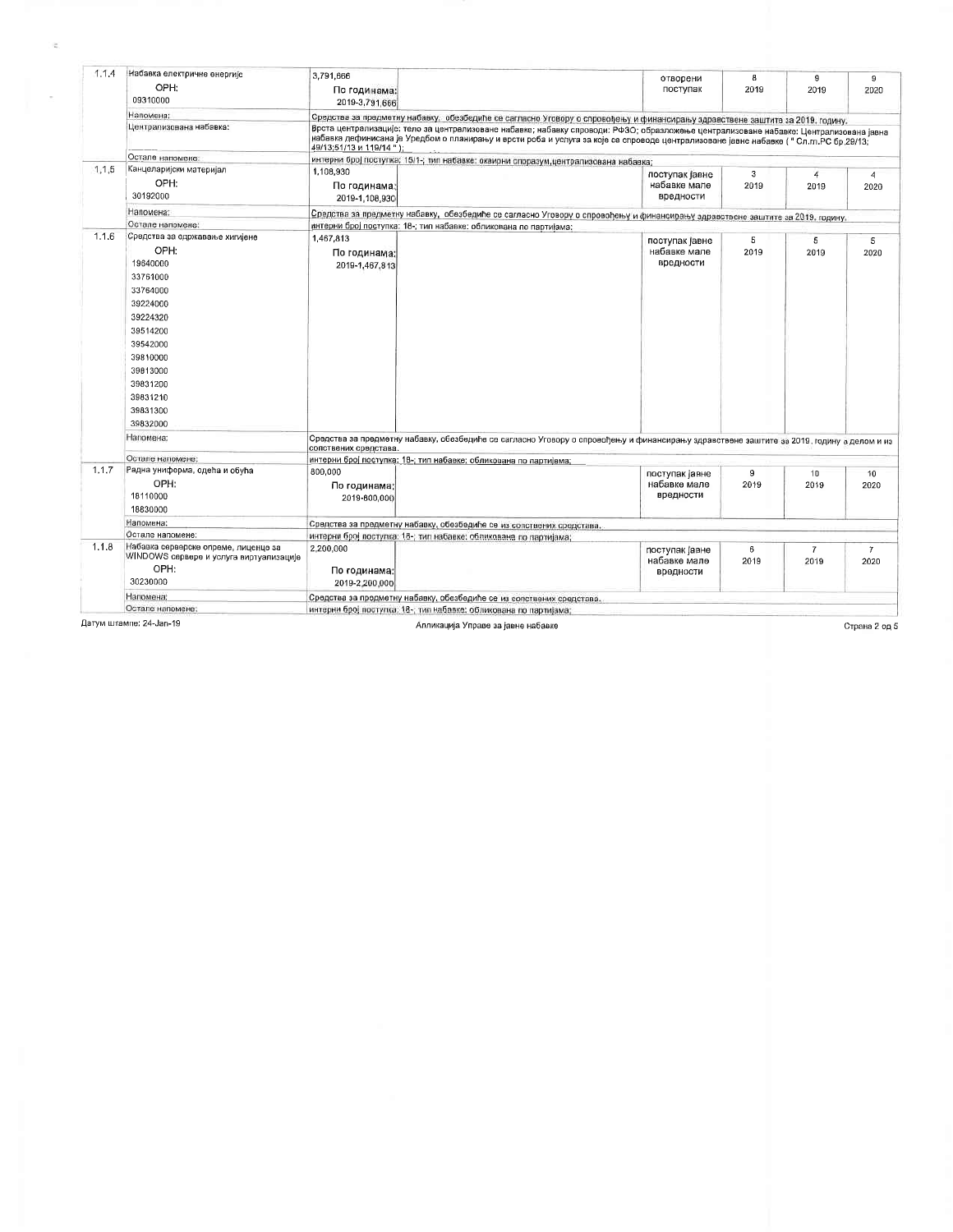| 1.1.9  | Набавка аутомобила путем финансијског<br>лизинга<br>OPH:<br>34110000                                                                                                | 1,770,000<br>По годинама:<br>2019-1,770,000                                                                                                                        | поступак јавне<br>набавке мале<br>вредности | з<br>2019              | 4<br>2019              | 4<br>2020            |  |  |
|--------|---------------------------------------------------------------------------------------------------------------------------------------------------------------------|--------------------------------------------------------------------------------------------------------------------------------------------------------------------|---------------------------------------------|------------------------|------------------------|----------------------|--|--|
|        | Напомена:                                                                                                                                                           | Средства за предметну набавку, обезбедиће се из сопствених средстава,                                                                                              |                                             |                        |                        |                      |  |  |
|        | Остале напомене:                                                                                                                                                    | интерни број поступка: 18-:                                                                                                                                        |                                             |                        |                        |                      |  |  |
| услуге |                                                                                                                                                                     | 21,782,667                                                                                                                                                         |                                             |                        |                        |                      |  |  |
| 1.2.1  | Осигурање имовине и запослених                                                                                                                                      | 1,906,000                                                                                                                                                          |                                             |                        |                        |                      |  |  |
|        | OPH:<br>66510000                                                                                                                                                    | По годинама:<br>2019-1,906,000                                                                                                                                     | поступак јавне<br>набавке мале<br>вредности | $\overline{7}$<br>2019 | 8<br>2019              | 8<br>2020            |  |  |
|        | Напомена:                                                                                                                                                           |                                                                                                                                                                    |                                             |                        |                        |                      |  |  |
|        | Остале напомене:                                                                                                                                                    | Средства за предметну набавку, обезбедиће се сагласно Уговору о спровођењу и финансирању здравствене заштите за 2019. годину.<br>интерни број поступка: 18-:       |                                             |                        |                        |                      |  |  |
| 1,2.2  | Услуга спремања и достављања<br>припремљених оброка за пацијенте                                                                                                    | 7,750,000                                                                                                                                                          | отворени                                    | $\overline{1}$         | 3                      | 3                    |  |  |
|        | OPH:<br>55523000                                                                                                                                                    | По годинама:<br>2019-7.750.000                                                                                                                                     | поступак                                    | 2019                   | 2019                   | 2020                 |  |  |
|        | Напомена:                                                                                                                                                           | Средства за предметну набавку, обезбедиће се сагласно Уговору о спровођењу и финансирању здравствене заштите за 2019. годину а делом и из<br>сопствених средстава. |                                             |                        |                        |                      |  |  |
|        | Остале напомене:                                                                                                                                                    | интерни број поступка: 17/1-;                                                                                                                                      |                                             |                        |                        |                      |  |  |
| 1.2.3  | Услуга прања и пеглања веша<br>OPH:<br>98310000                                                                                                                     | 1.107.500<br>По годинама:<br>2019-1,107,500                                                                                                                        | поступак авне<br>набавке мале<br>вредности  | 10<br>2019             | 11<br>2019             | 11<br>2020           |  |  |
|        | Напомена:                                                                                                                                                           |                                                                                                                                                                    |                                             |                        |                        |                      |  |  |
|        | Остале напомене:                                                                                                                                                    | Средстав за предметну набавку, обезбедиће се сагласно Уговору о спровођењу и финансирању здравствене заштите за 2019. годину.<br>интерни број поступка: 18-;       |                                             |                        |                        |                      |  |  |
| 1.2.4  | Услуга штампања (фотокопирања редовне<br>сервисне интервенције, копир апарата,<br>штампача, ванредне сервисне интервенције,<br>испорука тонера)<br>OPH:<br>79800000 | 1,100,000<br>По годинама:<br>2019-1,100,000                                                                                                                        | поступак јавне<br>набавке мале<br>вредности | 6<br>2019              | $\overline{7}$<br>2019 | $\mathbf{7}$<br>2020 |  |  |
|        | Напомена:                                                                                                                                                           | Средства за предметну набавку, обезбедиће се из сопствених средстава,                                                                                              |                                             |                        |                        |                      |  |  |
|        | Остале напомене:                                                                                                                                                    | интерни број поступка: 18-;                                                                                                                                        |                                             |                        |                        |                      |  |  |
| 1.2.5  | Услуга мобилне телефоније<br>OPH:<br>64212000                                                                                                                       | 660,834<br>По годинама:<br>2019-660.834                                                                                                                            | поступак Јавне<br>набавке мале<br>вредности | 11<br>2019             | 12<br>2019             | 12<br>2020           |  |  |
|        | Напомена:                                                                                                                                                           | Средства за предметну набавку, обезбедиће се сагласно Уговору о спровођењу и финансирању здравствене заштите за 2019. годину.                                      |                                             |                        |                        |                      |  |  |
|        | Остале напомене:                                                                                                                                                    | интерни број поступка: 18-:                                                                                                                                        |                                             |                        |                        |                      |  |  |
| 1.2.6  | Услуга здравственог информационог<br>система ИНФОМЕДИС 3<br>OPH:<br>48814000                                                                                        | 750,000<br>По годинама:<br>2019-750,000                                                                                                                            | поступак јавне<br>набавке мале<br>вредности | 10<br>2019             | 11<br>2019             | 11<br>2020           |  |  |
|        | Напомена:<br>Остале напомене:                                                                                                                                       | Средства за предметну набавку, обезбедиће се сагласно Уговору о спровођењу и финансирању здравствене заштите за 2019. годину.<br>интерни број поступка: 18-;       |                                             |                        |                        |                      |  |  |

 $\mathbb{C}$ 

 $\bar{\omega}$ 

Апликација Управе за јавне набавке

Страна 3 од 5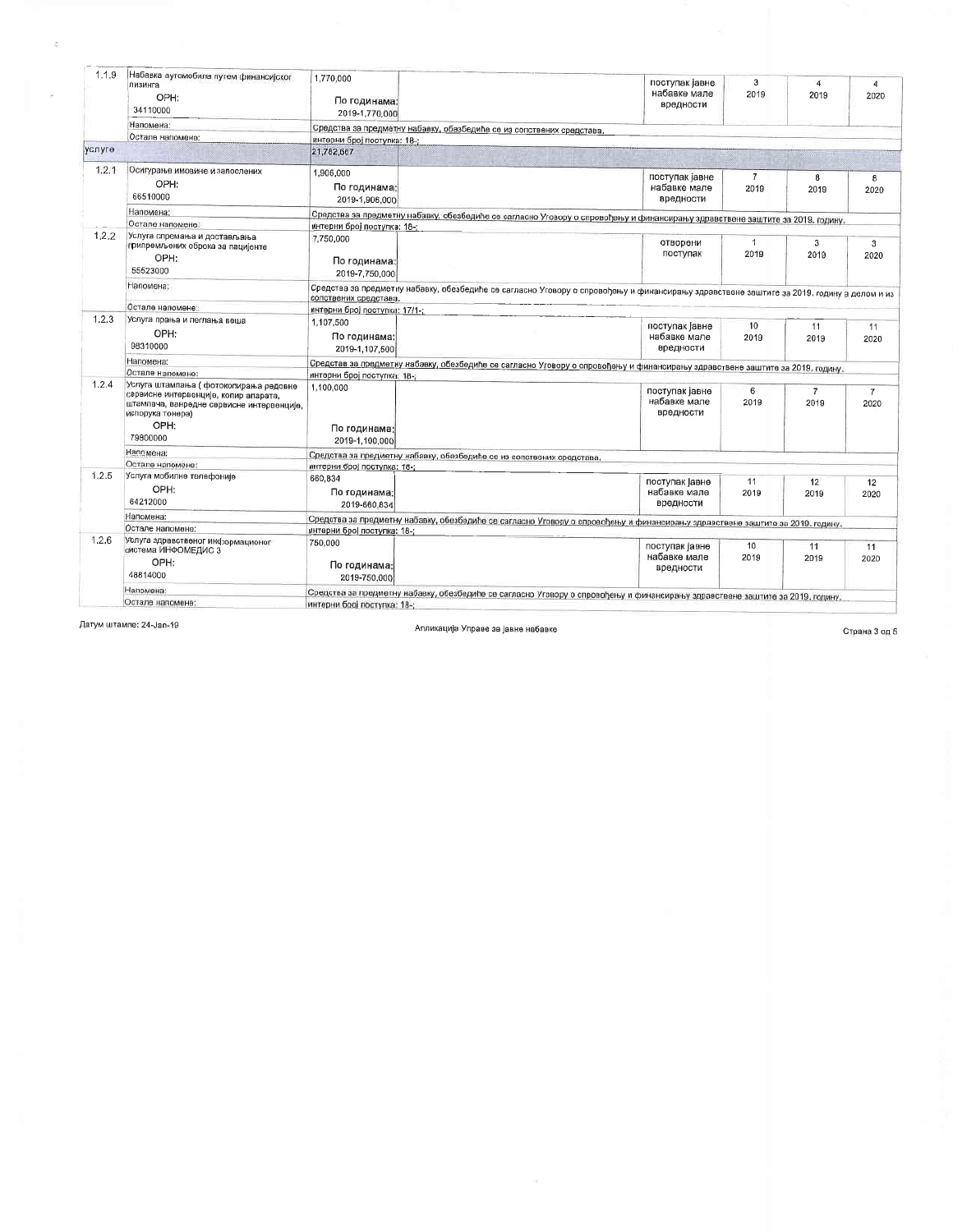| Напомена:<br>Средства за предметну набавку, обезбедиће се саглсано Уговору о спровођењу и финансирању здравствене заштите за 2019. годину.<br>Остале напомене:<br>за подношење понуда, ако због техничких, односно уметничких разлога предмета јавне набавке, односно разлога повезаних са заштитом<br>искључивих права, набавку може извршити само одређени понуђач;<br>1.2.8<br>Услуга професионалног одржавања хигијене<br>6,508,333<br>отворени<br>4<br>6<br>OPH:<br>По годинама:<br>поступак<br>2019<br>2019<br>90910000<br>2019-6,508,333<br>Напомена:<br>Средства за предметну набавку, обезбедиће се из сопствених средстава.<br>Остале напомене:<br>интерни број поступка: 17/1-:<br>1.2.9<br>Услуга превентивног и корективног годишњег 800,000<br>9<br>преговарачки<br>10<br>одржавања радилошког система<br>поступак без<br>2019<br>2019<br>OPH:<br>По годинама:<br>обіављивања<br>50421000<br>2019-800.000<br>позива за<br>подношење<br>понуда<br>Напомена:<br>Средства за предметну набавку, обезбедиће се из сопствених средстава.<br>Остале напомене:<br>интерни број поступка: 17/3-; ЗЈН: 36.1.2); Образложење основаности: Наручилац може спроводити преговарачки поступак без објављивања позива<br>за подношење понуда, ако због техничких, односно разлога повезаних са заштитом искључивих права, набавку може извршити само одређени<br>понуђач;<br>9,131,667<br>1,3.1<br>Грађевински радови - санација једног дела<br>2,916,667<br>поступак јавне<br>6<br>$\overline{7}$<br>$\overline{7}$<br>крова<br>набавке мале<br>2019<br>2019<br>OPH:<br>По годинама:<br>вредности<br>45260000<br>2019-2.916.667<br>Напомена:<br>Средства за предметну набавку, обезбедиће се из буџета.<br>Остале напомене:<br>интерни број поступка: 18-; тип набавке: грађански надзорник;<br>1.3.2<br>Молерско фарбарски радови на одељењима<br>5,000,000<br>8<br>9<br>отворени<br>9<br>OPH:<br>По годинама:<br>2019<br>поступак<br>2019<br>45400000<br>2019-5.000.000<br>Напомена:<br>Средства са предметну набавку, обезбедиће се из буџета<br>Остале напомене:<br>интерни број поступка: 18-:<br>1,3,3<br>Замена дотрајалих подних плочица у<br>1,215,000<br>10<br>поступак Јавне<br>11<br>11<br>купатилима на Болничким одељењима<br>набавке мале<br>2019<br>2019<br>OPH:<br>По годинама:<br>вредности<br>45431100<br>2019-1.215.000<br>Напомена:<br>Средства за предметну набавку, обезбедиће се из буџета. | 1.2.7 | Услуга коришћења пословног програмског<br>пакета који се користи у здравственим<br>установама<br>OPH:<br>48000000 | 1,200,000<br>По годинама:<br>2019-1,200,000 | преговарачки<br>поступак без<br>објављивања<br>позива за<br>подношење                                                                       | 6<br>2019 | $\overline{7}$<br>2019 | 7<br>2020  |  |  |
|---------------------------------------------------------------------------------------------------------------------------------------------------------------------------------------------------------------------------------------------------------------------------------------------------------------------------------------------------------------------------------------------------------------------------------------------------------------------------------------------------------------------------------------------------------------------------------------------------------------------------------------------------------------------------------------------------------------------------------------------------------------------------------------------------------------------------------------------------------------------------------------------------------------------------------------------------------------------------------------------------------------------------------------------------------------------------------------------------------------------------------------------------------------------------------------------------------------------------------------------------------------------------------------------------------------------------------------------------------------------------------------------------------------------------------------------------------------------------------------------------------------------------------------------------------------------------------------------------------------------------------------------------------------------------------------------------------------------------------------------------------------------------------------------------------------------------------------------------------------------------------------------------------------------------------------------------------------------------------------------------------------------------------------------------------------------------------------------------------------------------------------------------------------------------------------------------------------------------------------------------------------------------------------------------------------------------------------------------------------------------------------------------------------------|-------|-------------------------------------------------------------------------------------------------------------------|---------------------------------------------|---------------------------------------------------------------------------------------------------------------------------------------------|-----------|------------------------|------------|--|--|
|                                                                                                                                                                                                                                                                                                                                                                                                                                                                                                                                                                                                                                                                                                                                                                                                                                                                                                                                                                                                                                                                                                                                                                                                                                                                                                                                                                                                                                                                                                                                                                                                                                                                                                                                                                                                                                                                                                                                                                                                                                                                                                                                                                                                                                                                                                                                                                                                                     |       |                                                                                                                   |                                             | понуда                                                                                                                                      |           |                        |            |  |  |
|                                                                                                                                                                                                                                                                                                                                                                                                                                                                                                                                                                                                                                                                                                                                                                                                                                                                                                                                                                                                                                                                                                                                                                                                                                                                                                                                                                                                                                                                                                                                                                                                                                                                                                                                                                                                                                                                                                                                                                                                                                                                                                                                                                                                                                                                                                                                                                                                                     |       |                                                                                                                   |                                             | интерни број поступка: 17/3-; ЗЈН: 36.1.2); Образложење основаности: Наручилац може спроводити преговарачки поступак без објављивања позива |           |                        |            |  |  |
|                                                                                                                                                                                                                                                                                                                                                                                                                                                                                                                                                                                                                                                                                                                                                                                                                                                                                                                                                                                                                                                                                                                                                                                                                                                                                                                                                                                                                                                                                                                                                                                                                                                                                                                                                                                                                                                                                                                                                                                                                                                                                                                                                                                                                                                                                                                                                                                                                     |       |                                                                                                                   |                                             |                                                                                                                                             |           |                        | 6<br>2020  |  |  |
|                                                                                                                                                                                                                                                                                                                                                                                                                                                                                                                                                                                                                                                                                                                                                                                                                                                                                                                                                                                                                                                                                                                                                                                                                                                                                                                                                                                                                                                                                                                                                                                                                                                                                                                                                                                                                                                                                                                                                                                                                                                                                                                                                                                                                                                                                                                                                                                                                     |       |                                                                                                                   |                                             |                                                                                                                                             |           |                        |            |  |  |
|                                                                                                                                                                                                                                                                                                                                                                                                                                                                                                                                                                                                                                                                                                                                                                                                                                                                                                                                                                                                                                                                                                                                                                                                                                                                                                                                                                                                                                                                                                                                                                                                                                                                                                                                                                                                                                                                                                                                                                                                                                                                                                                                                                                                                                                                                                                                                                                                                     |       |                                                                                                                   |                                             |                                                                                                                                             |           |                        |            |  |  |
|                                                                                                                                                                                                                                                                                                                                                                                                                                                                                                                                                                                                                                                                                                                                                                                                                                                                                                                                                                                                                                                                                                                                                                                                                                                                                                                                                                                                                                                                                                                                                                                                                                                                                                                                                                                                                                                                                                                                                                                                                                                                                                                                                                                                                                                                                                                                                                                                                     |       |                                                                                                                   |                                             |                                                                                                                                             |           |                        | 10<br>2020 |  |  |
| радови                                                                                                                                                                                                                                                                                                                                                                                                                                                                                                                                                                                                                                                                                                                                                                                                                                                                                                                                                                                                                                                                                                                                                                                                                                                                                                                                                                                                                                                                                                                                                                                                                                                                                                                                                                                                                                                                                                                                                                                                                                                                                                                                                                                                                                                                                                                                                                                                              |       |                                                                                                                   |                                             |                                                                                                                                             |           |                        |            |  |  |
|                                                                                                                                                                                                                                                                                                                                                                                                                                                                                                                                                                                                                                                                                                                                                                                                                                                                                                                                                                                                                                                                                                                                                                                                                                                                                                                                                                                                                                                                                                                                                                                                                                                                                                                                                                                                                                                                                                                                                                                                                                                                                                                                                                                                                                                                                                                                                                                                                     |       |                                                                                                                   |                                             |                                                                                                                                             |           |                        |            |  |  |
|                                                                                                                                                                                                                                                                                                                                                                                                                                                                                                                                                                                                                                                                                                                                                                                                                                                                                                                                                                                                                                                                                                                                                                                                                                                                                                                                                                                                                                                                                                                                                                                                                                                                                                                                                                                                                                                                                                                                                                                                                                                                                                                                                                                                                                                                                                                                                                                                                     |       |                                                                                                                   |                                             |                                                                                                                                             |           |                        |            |  |  |
|                                                                                                                                                                                                                                                                                                                                                                                                                                                                                                                                                                                                                                                                                                                                                                                                                                                                                                                                                                                                                                                                                                                                                                                                                                                                                                                                                                                                                                                                                                                                                                                                                                                                                                                                                                                                                                                                                                                                                                                                                                                                                                                                                                                                                                                                                                                                                                                                                     |       |                                                                                                                   |                                             |                                                                                                                                             |           |                        | 2020       |  |  |
|                                                                                                                                                                                                                                                                                                                                                                                                                                                                                                                                                                                                                                                                                                                                                                                                                                                                                                                                                                                                                                                                                                                                                                                                                                                                                                                                                                                                                                                                                                                                                                                                                                                                                                                                                                                                                                                                                                                                                                                                                                                                                                                                                                                                                                                                                                                                                                                                                     |       |                                                                                                                   |                                             |                                                                                                                                             |           |                        |            |  |  |
|                                                                                                                                                                                                                                                                                                                                                                                                                                                                                                                                                                                                                                                                                                                                                                                                                                                                                                                                                                                                                                                                                                                                                                                                                                                                                                                                                                                                                                                                                                                                                                                                                                                                                                                                                                                                                                                                                                                                                                                                                                                                                                                                                                                                                                                                                                                                                                                                                     |       |                                                                                                                   |                                             |                                                                                                                                             |           |                        |            |  |  |
|                                                                                                                                                                                                                                                                                                                                                                                                                                                                                                                                                                                                                                                                                                                                                                                                                                                                                                                                                                                                                                                                                                                                                                                                                                                                                                                                                                                                                                                                                                                                                                                                                                                                                                                                                                                                                                                                                                                                                                                                                                                                                                                                                                                                                                                                                                                                                                                                                     |       |                                                                                                                   |                                             |                                                                                                                                             |           |                        | 2020       |  |  |
|                                                                                                                                                                                                                                                                                                                                                                                                                                                                                                                                                                                                                                                                                                                                                                                                                                                                                                                                                                                                                                                                                                                                                                                                                                                                                                                                                                                                                                                                                                                                                                                                                                                                                                                                                                                                                                                                                                                                                                                                                                                                                                                                                                                                                                                                                                                                                                                                                     |       |                                                                                                                   |                                             |                                                                                                                                             |           |                        |            |  |  |
|                                                                                                                                                                                                                                                                                                                                                                                                                                                                                                                                                                                                                                                                                                                                                                                                                                                                                                                                                                                                                                                                                                                                                                                                                                                                                                                                                                                                                                                                                                                                                                                                                                                                                                                                                                                                                                                                                                                                                                                                                                                                                                                                                                                                                                                                                                                                                                                                                     |       |                                                                                                                   |                                             |                                                                                                                                             |           |                        |            |  |  |
|                                                                                                                                                                                                                                                                                                                                                                                                                                                                                                                                                                                                                                                                                                                                                                                                                                                                                                                                                                                                                                                                                                                                                                                                                                                                                                                                                                                                                                                                                                                                                                                                                                                                                                                                                                                                                                                                                                                                                                                                                                                                                                                                                                                                                                                                                                                                                                                                                     |       |                                                                                                                   |                                             |                                                                                                                                             |           |                        | 2020       |  |  |
|                                                                                                                                                                                                                                                                                                                                                                                                                                                                                                                                                                                                                                                                                                                                                                                                                                                                                                                                                                                                                                                                                                                                                                                                                                                                                                                                                                                                                                                                                                                                                                                                                                                                                                                                                                                                                                                                                                                                                                                                                                                                                                                                                                                                                                                                                                                                                                                                                     |       | Остале напомене:                                                                                                  | интерни број поступка: 18-;                 |                                                                                                                                             |           |                        |            |  |  |

è

Апликација Управе за Јавне набавке

Страна 4 од 5